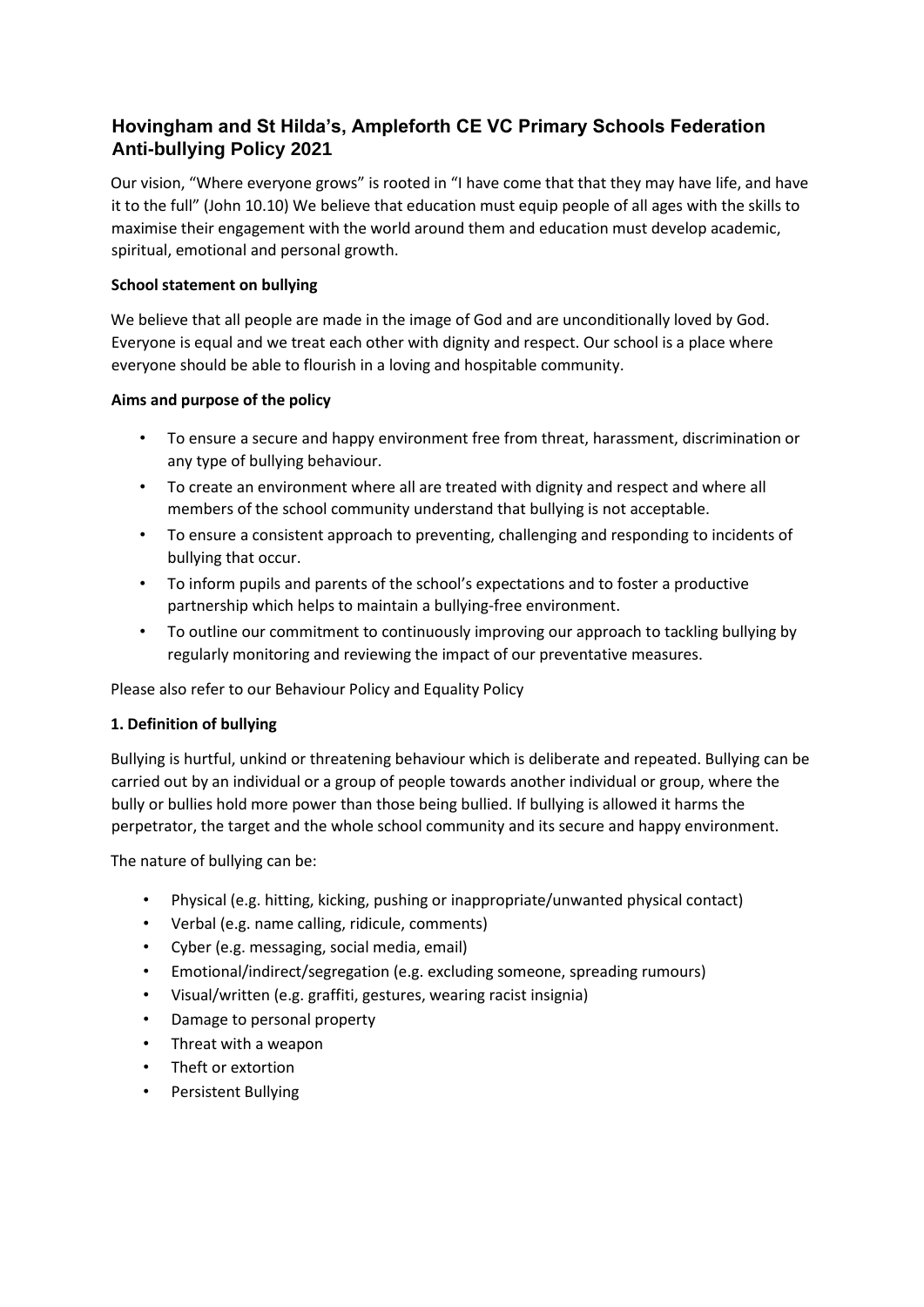Bullying can be based on any of the following things:

- Race (racist bullying)
- Sexual orientation (homophobic or biphobic)
- Special educational needs (SEN) or disability
- Culture or class
- Gender identity (transphobic)
- Gender (sexist bullying)
- Appearance or health conditions
- Religion or belief
- Related to home or other personal circumstances
- Related to another vulnerable group of people

## **2. Reporting bullying**

Pupils should tell any member of staff if they are being bullied

Pupils should report incidents of bullying- by telling any member of staff or via the anonymous reporting box.

#### **Reporting – roles and responsibilities**

- All staff have a duty to challenge bullying (including HBT bullying and language) report bullying, be vigilant to signs of bullying and play an active role in the school's efforts to prevent bullying. Mr Pynn, Mrs Caddy, Mrs Martindale and Mrs Dodds-Aston are the anitbullying leads.
- The Senior Leadership team (Base leaders) and the headteacher have overall responsibility for ensuring that the anti-bullying policy is followed by all members of staff and that the school upholds its duty to promote the safety and wellbeing of all young people. Mr Pynn (Headteacher) can be contacted via the School Offices.
- Parents/carers [Parents and carers also have a responsibility to look out for signs of bullying (e.g. distress, feigning illness, lack of concentration). Parents and carers should support their child to report the bullying. Parents/carers should report bullying to the school either via the Class teacher or directly to Mr Pynn.
- Pupils should not take part in any kind of bullying and should watch out for signs of bullying among their peers. Pupils should never be bystanders to incidents of bullying- they should offer support to the victim and encourage them to report it.

## **3. Responding to bullying**

When bullying has been reported, the following actions will be taken:

- 1. Staff will record the bullying on an incident reporting form and also record the incident centrally on the incident log.
- 2. The Headteacher will monitor incident reporting forms and information recorded on incident logs analysing the results.
- 3. The Headteacher will produce termly reports summarising the information which the headteacher will report to the governing body.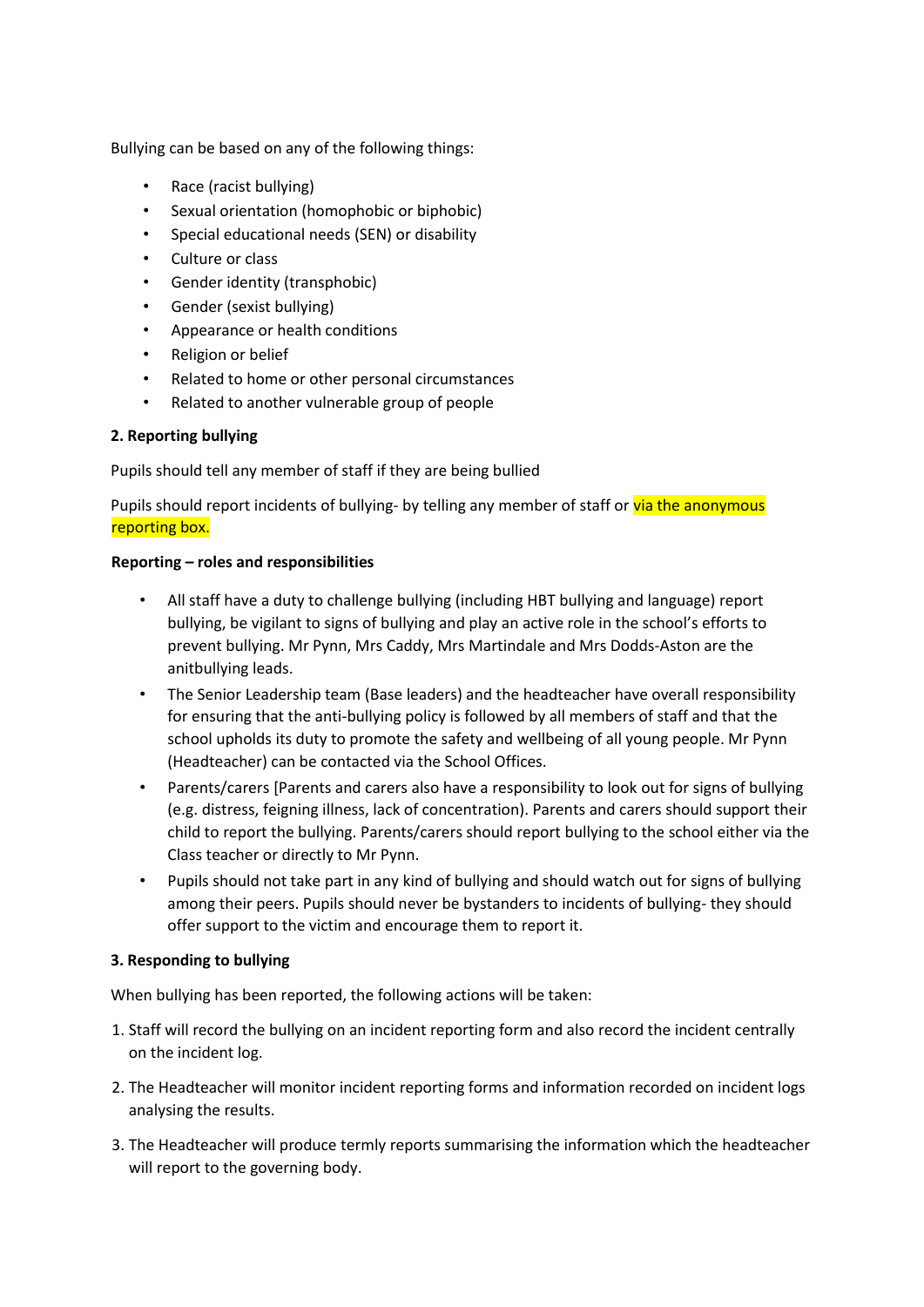- 4. Support will be offered to the target of the bullying from the (headteacher, class teacher) or through the use of restorative justice or other programmes.
- 5. Staff will proactively respond to the bully who may require support from the [pastoral team, class teacher, peer mentor, buddy system] or through the use of (restorative justice or other programmes.)
- 6. Staff will assess whether parents and carers need to be involved.
- 7. Staff will assess whether any other authorities (such as police of local authority) need to be involved, particularly when actions take place outside of school.

## **4. Bullying outside of school**

Bullying is unacceptable and will not be tolerated, whether it takes place inside or outside of school. Bullying can take place on the way to and from school, before ort after school hours, at the weekends or during school holidays, or in the wider community. The nature of cyber bullying in particular means that it can impact on pupils wellbeing beyond the school day. Staff, parents and carers, and pupils must be vigilant to bullying outside if school and report and respond according to their responsibilities outlined in this policy.

#### **5. Derogatory language**

Derogatory or offensive language is not acceptable and will not be tolerated. This type of language can take any of the forms of bullying listed in our definition of bullying. It will be challenged by staff and recorded and monitored on [the incident log, SIMS or other school databases] and follow up actions and sanctions, if appropriate, will be taken for pupils and staff found using any such language. Staff are also encouraged to record the casual use of derogatory language using informal mechanisms such as a classroom log.

#### **6. Prejudice based incidents**

A prejudice based incident is a one-off incident of unkind or hurtful behaviour that is motivated by a prejudice or negative attitudes, beliefs or views towards a protected characteristic or minority group. It can be targeted towards an individual or group of people and have a significant impact on those targeted. All prejudice based incidents are taken seriously and recorded and monitors in school, with the headteacher regularly reporting incidents to the governing body. This not only ensures that all incidents are dealt with accordingly, but also helps to prevent bullying as it enables targeted anti-bullying interventions.

## **7. School strategies to prevent and tackle bullying**

We use a range of measures to prevent and tackle bullying including:

- Our school vision is at the heart of everything we do and ensures that all members of the school community are revered and respected as members of a community where all are known and loved by God.
- We use a pupil-friendly anti-bullying policy to ensure that all pupils understand the policy and know how to report bullying. This is available in classrooms throughout the schools.
- The PSHE programme of study includes opportunities for pupils to understand about different types of bullying and what they can do to respond and prevent bullying. It also includes opportunities for pupils to learn to value themselves, value others and appreciate and respect difference.